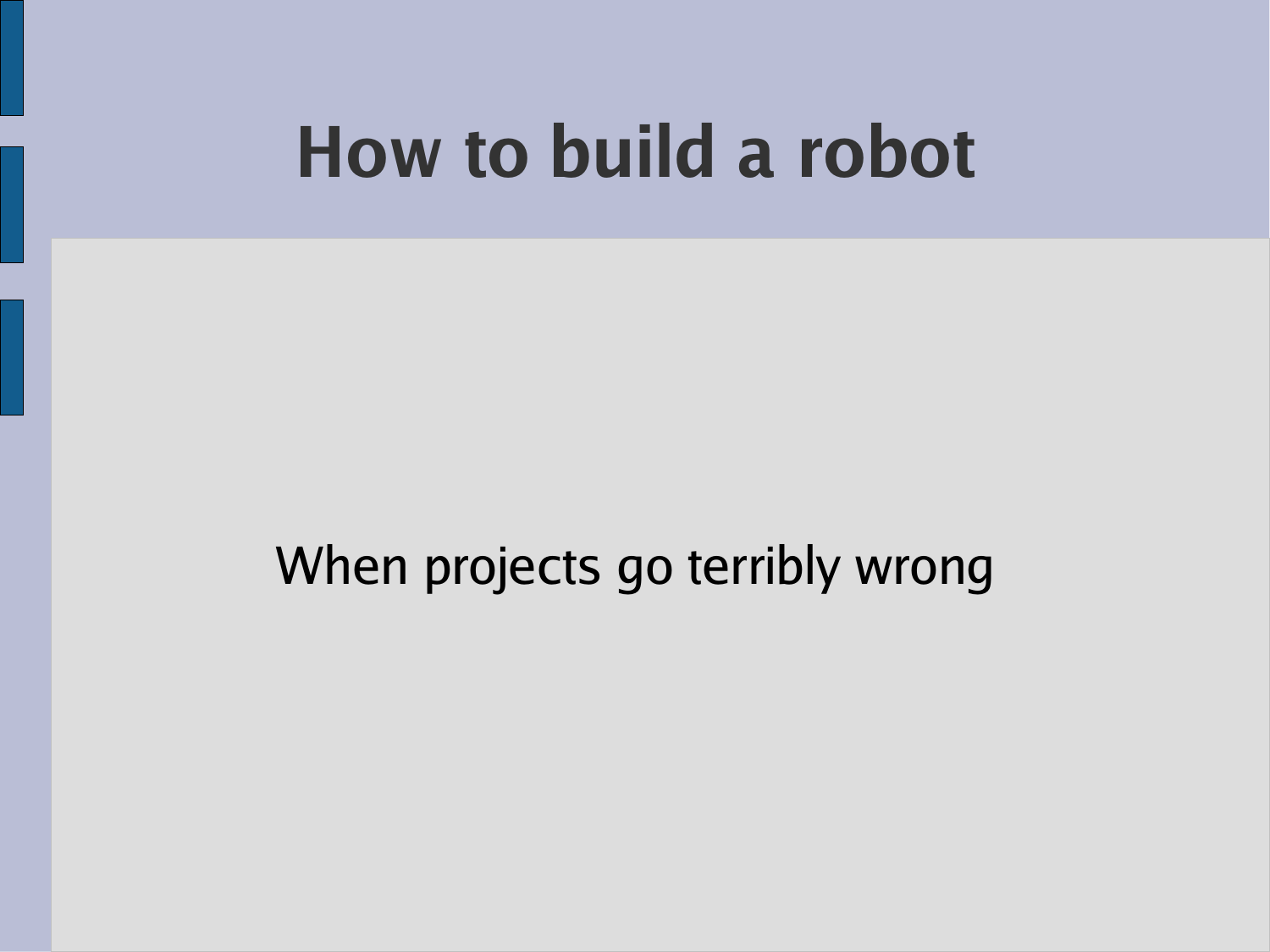# **In the beginning**

- Had been coasting for years with "fronds" – Programmable blinkylights
- Got bored of hauling batteries around
- $\cdot$  So...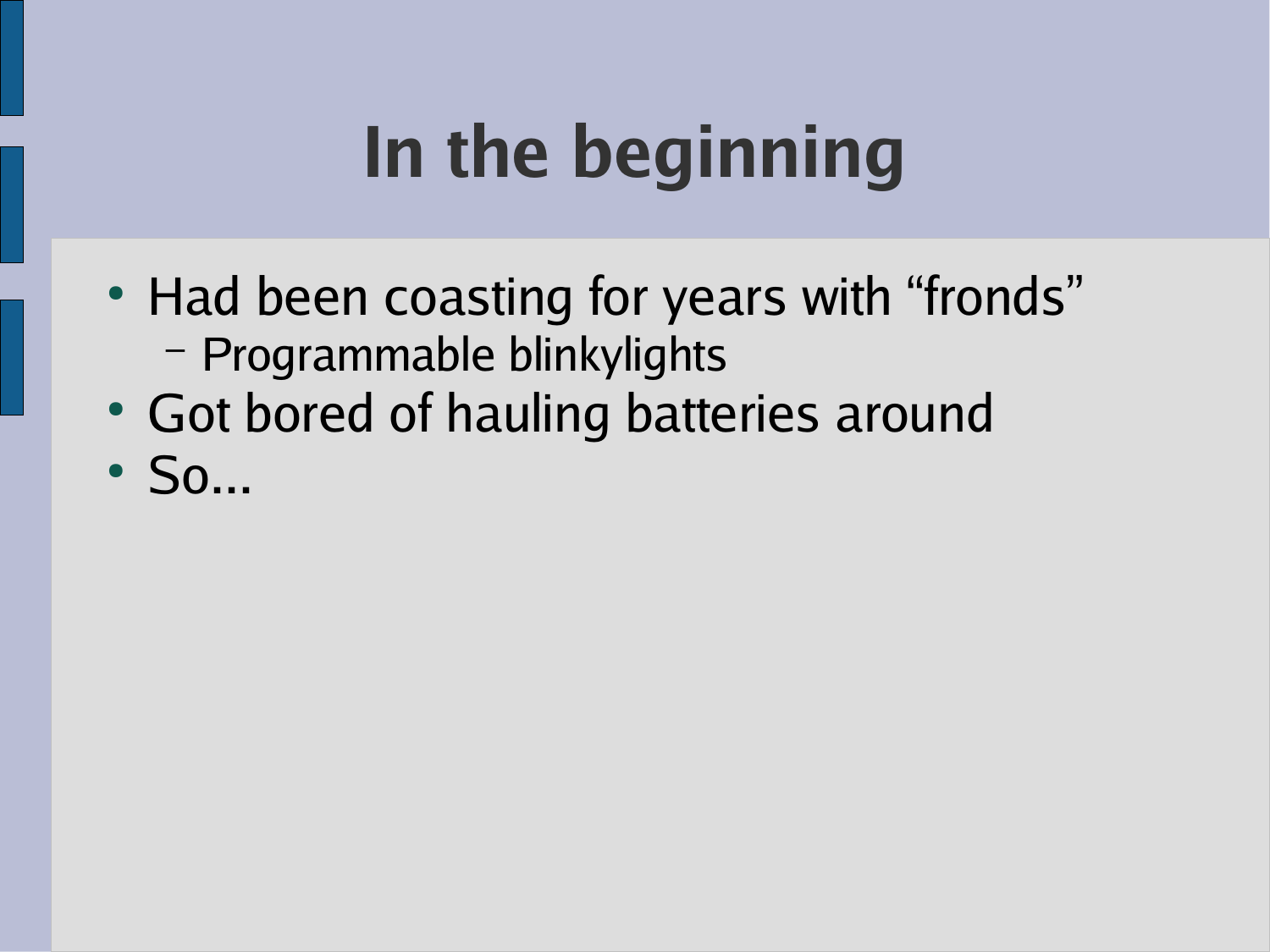### **Build a robot!**

- Of course
- "lurch", a two-wheeled self-balancer
- It started off well...
	- Got some motors, encoders, accelerometer
	- Lots of left over microcontrollers
	- Plausible-looking design on paper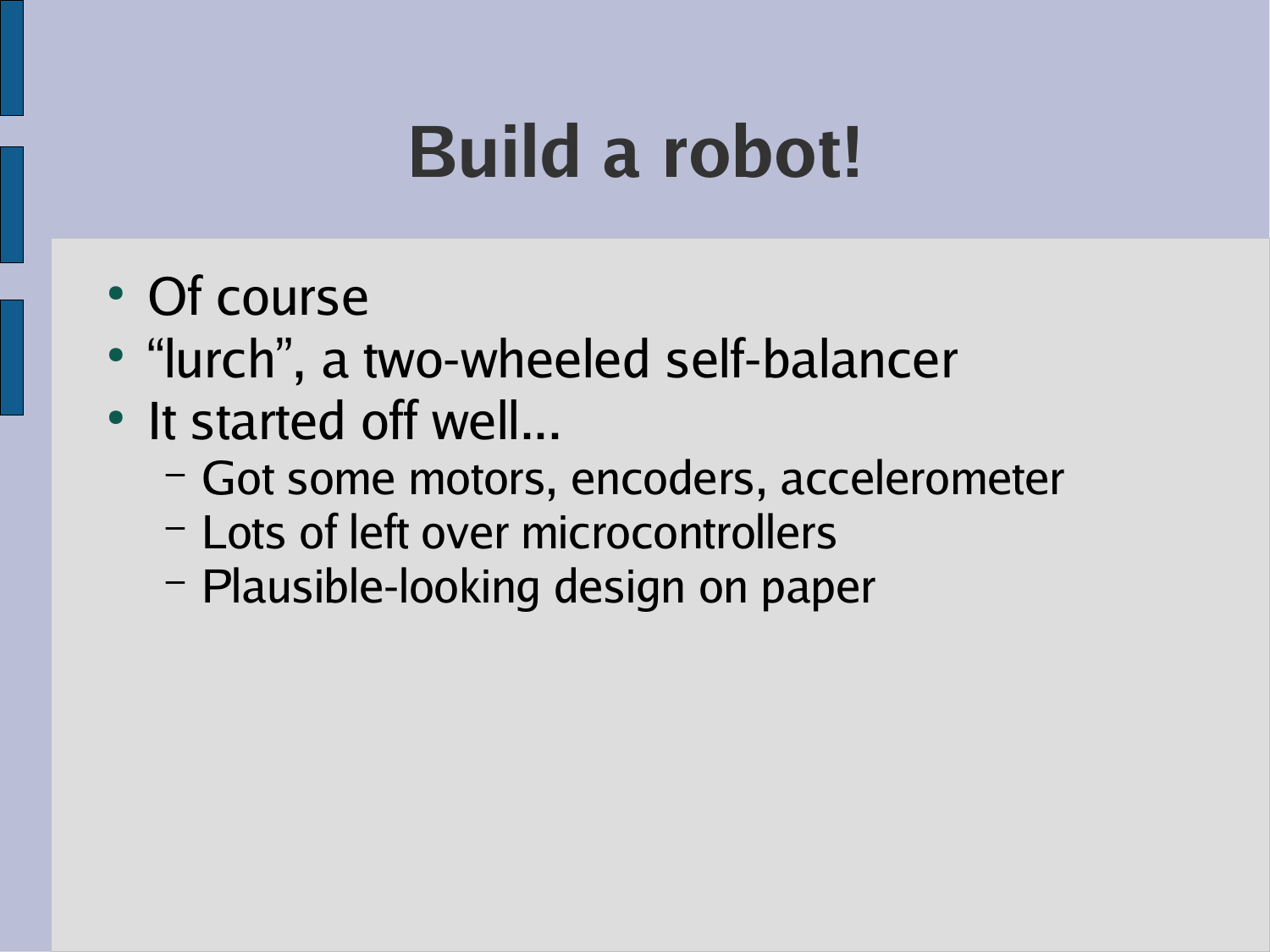- Clearly at this point, before I had a wheel turning, I needed to look at navigation and AI
- Boring:
	- Ultrasonic
	- Line following
	- Contact switches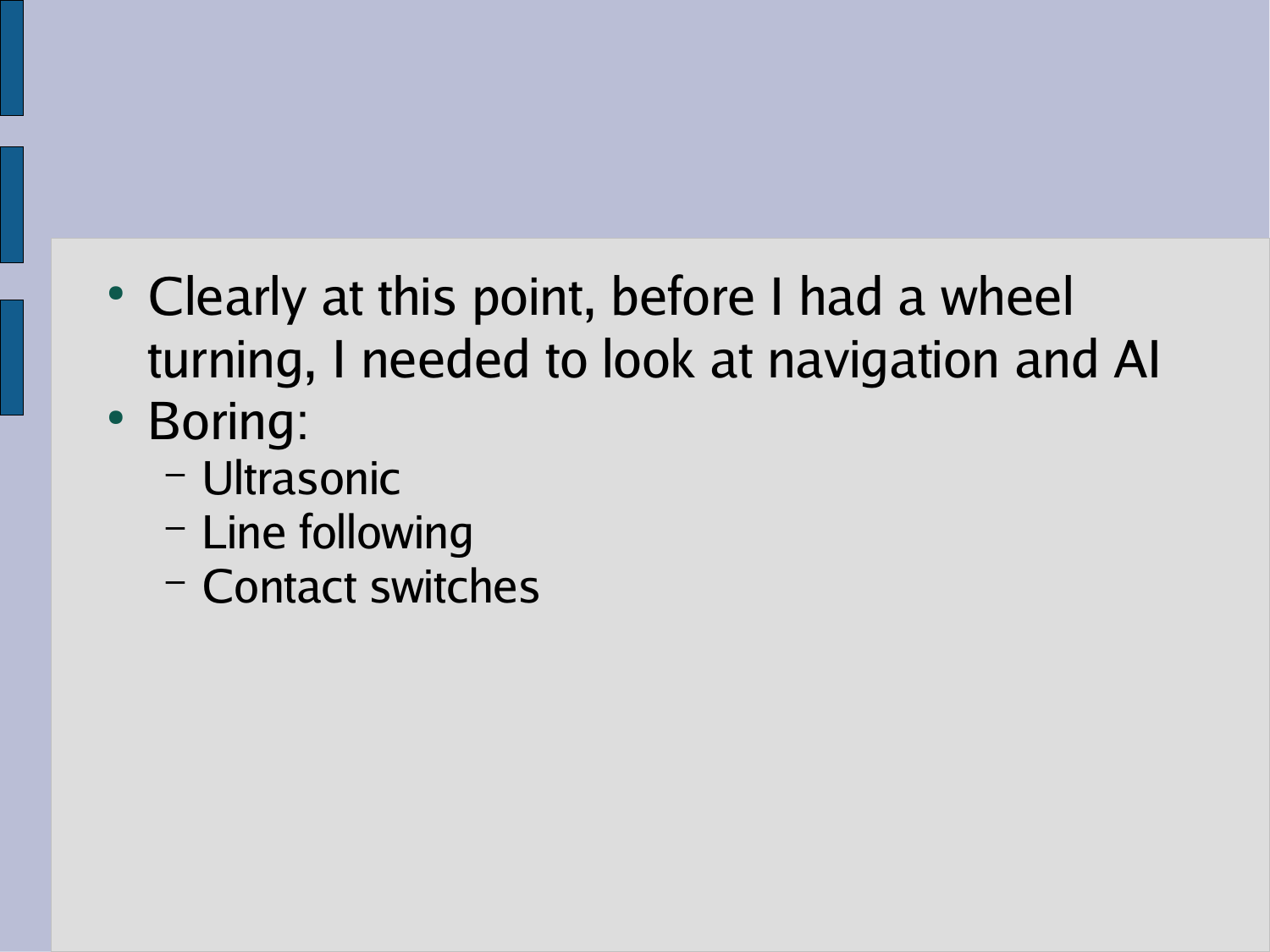# **Not boring AI**

- Vision!
	- How hard could it be?
- Lots of useful info from a camera
- CPU power is cheap
- Cool if it works
- Start to hack...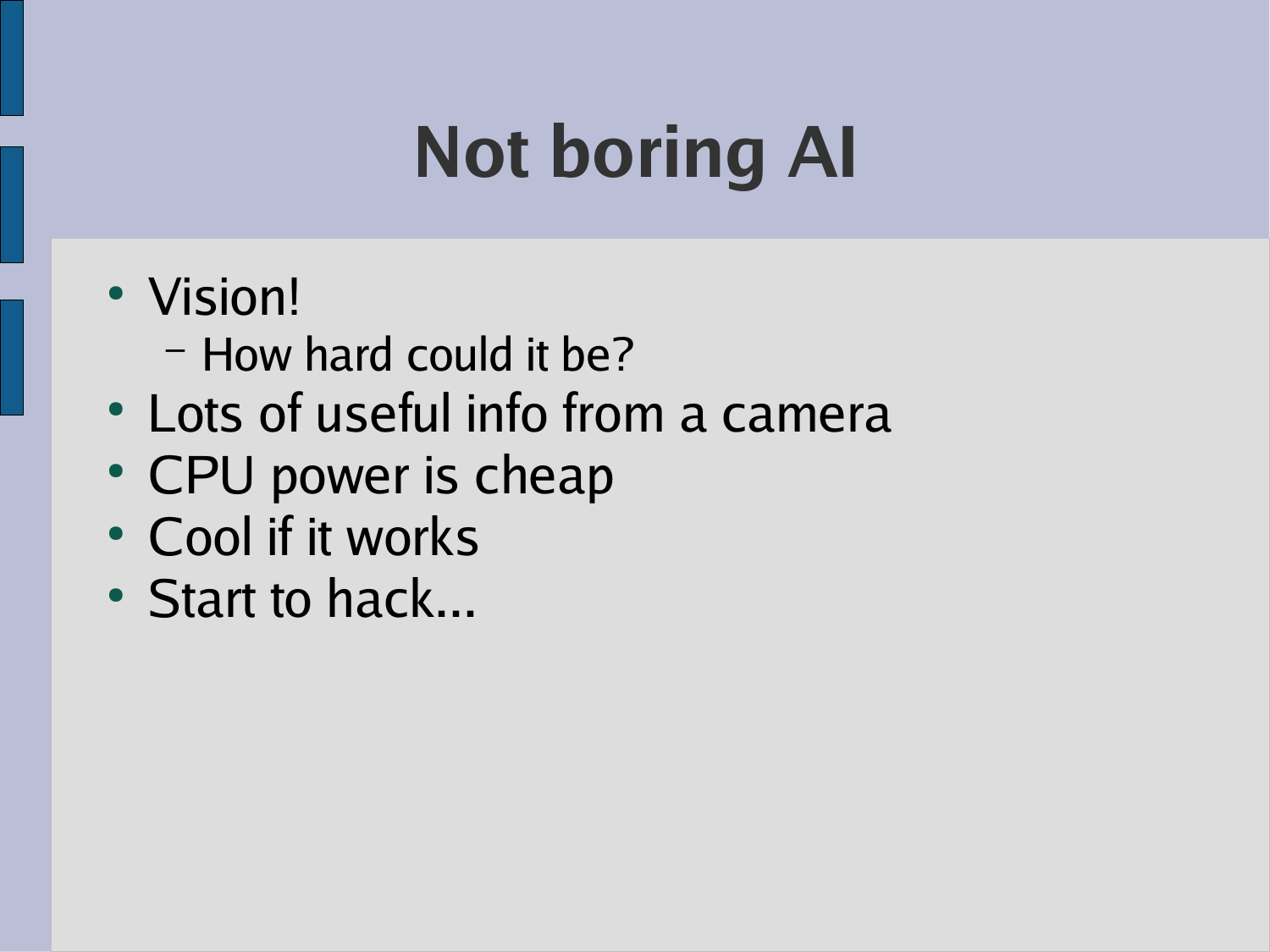# **Hacking away**

- While hacking, Rachel comes back from lecture about Chinese astronomy
- Looks at test program: – "hey, those look like constellations"
- Yeah, they do – and this year's BM theme is "Vault of heaven"
- Tweak, tweak, hack, hack...
- And then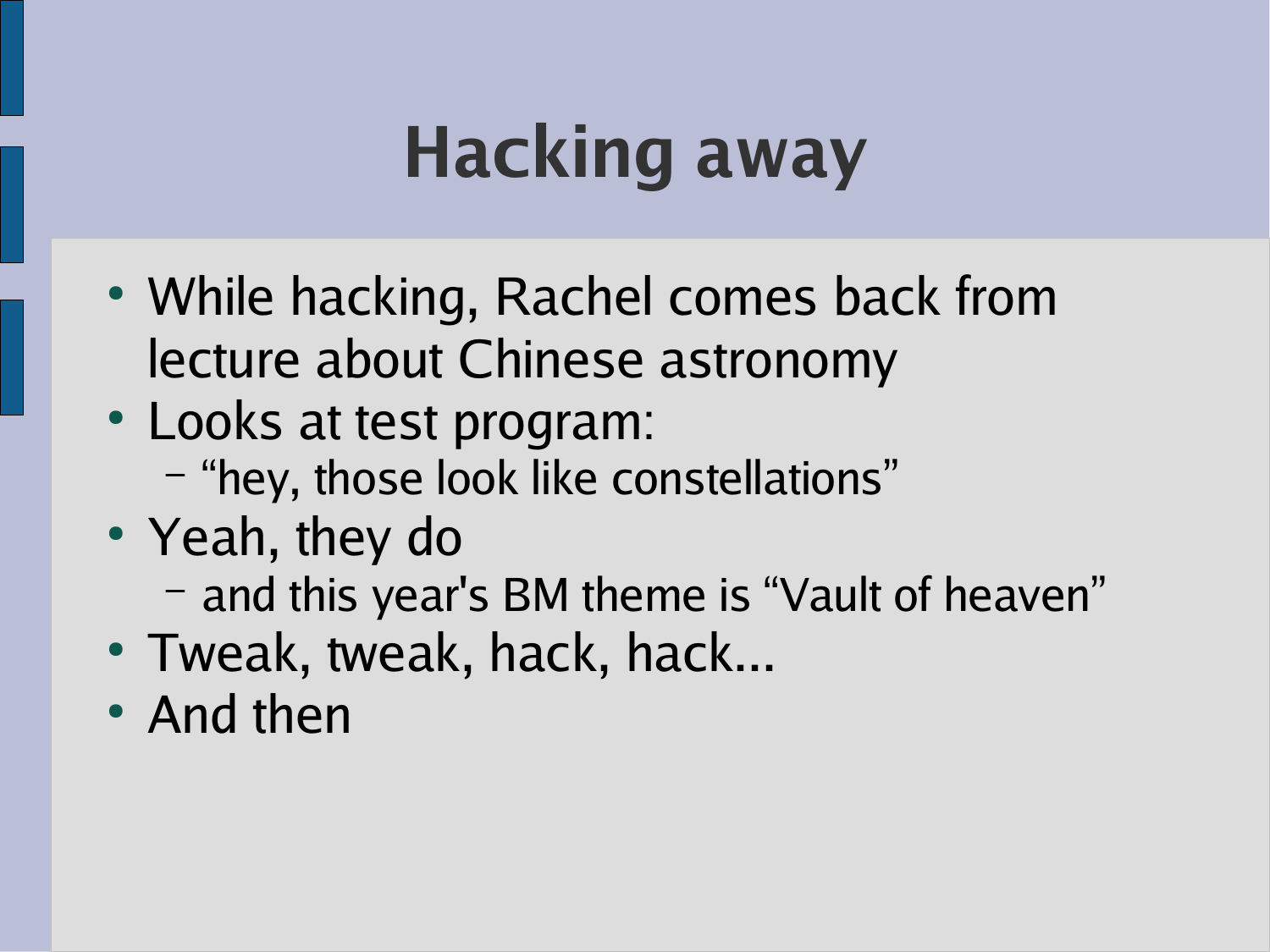#### **And then...**

- Fail to organize projector, generator, etc
- Never gets exhibited
- "Sure this version is cool, but the next version..."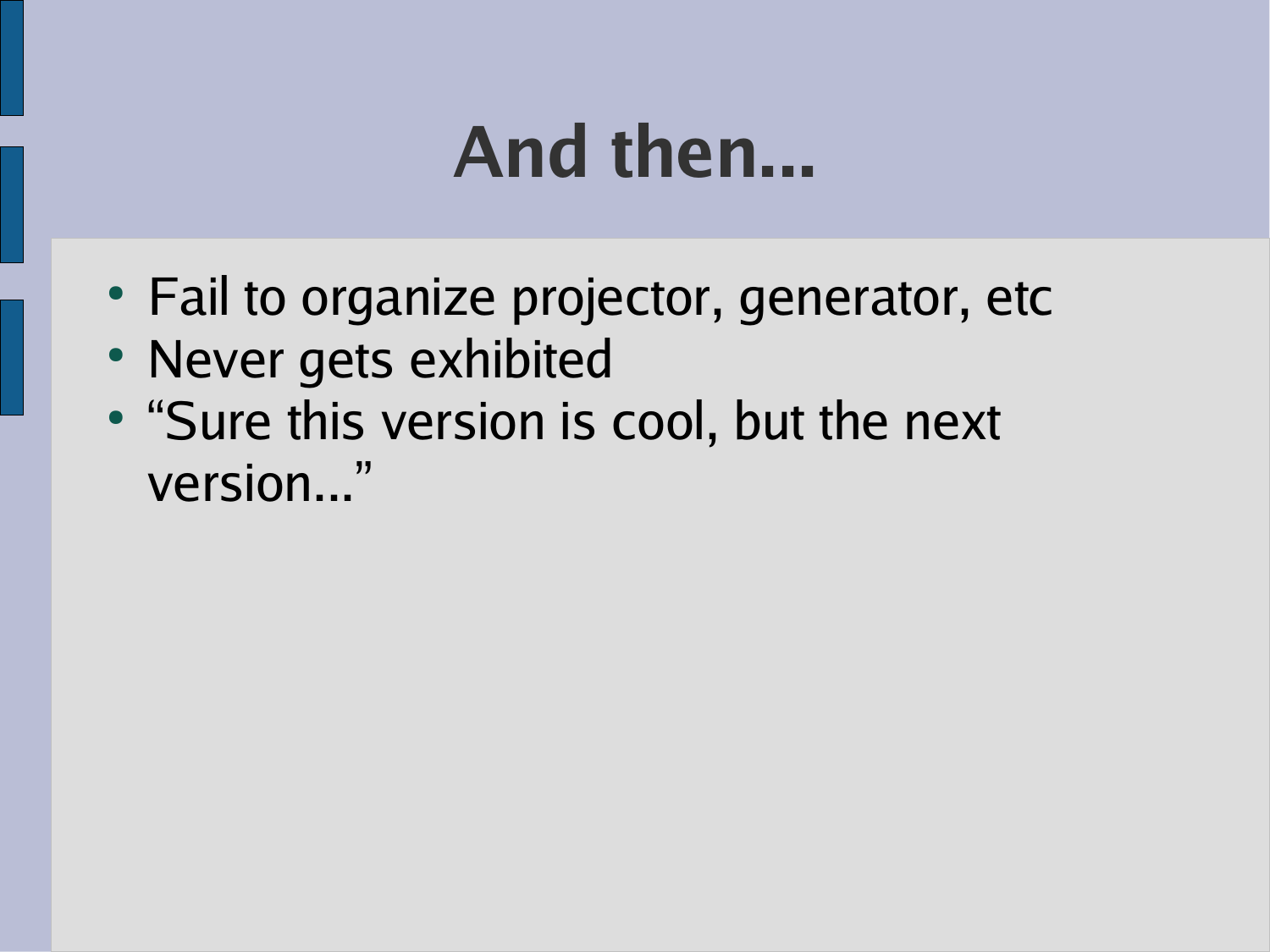Time passes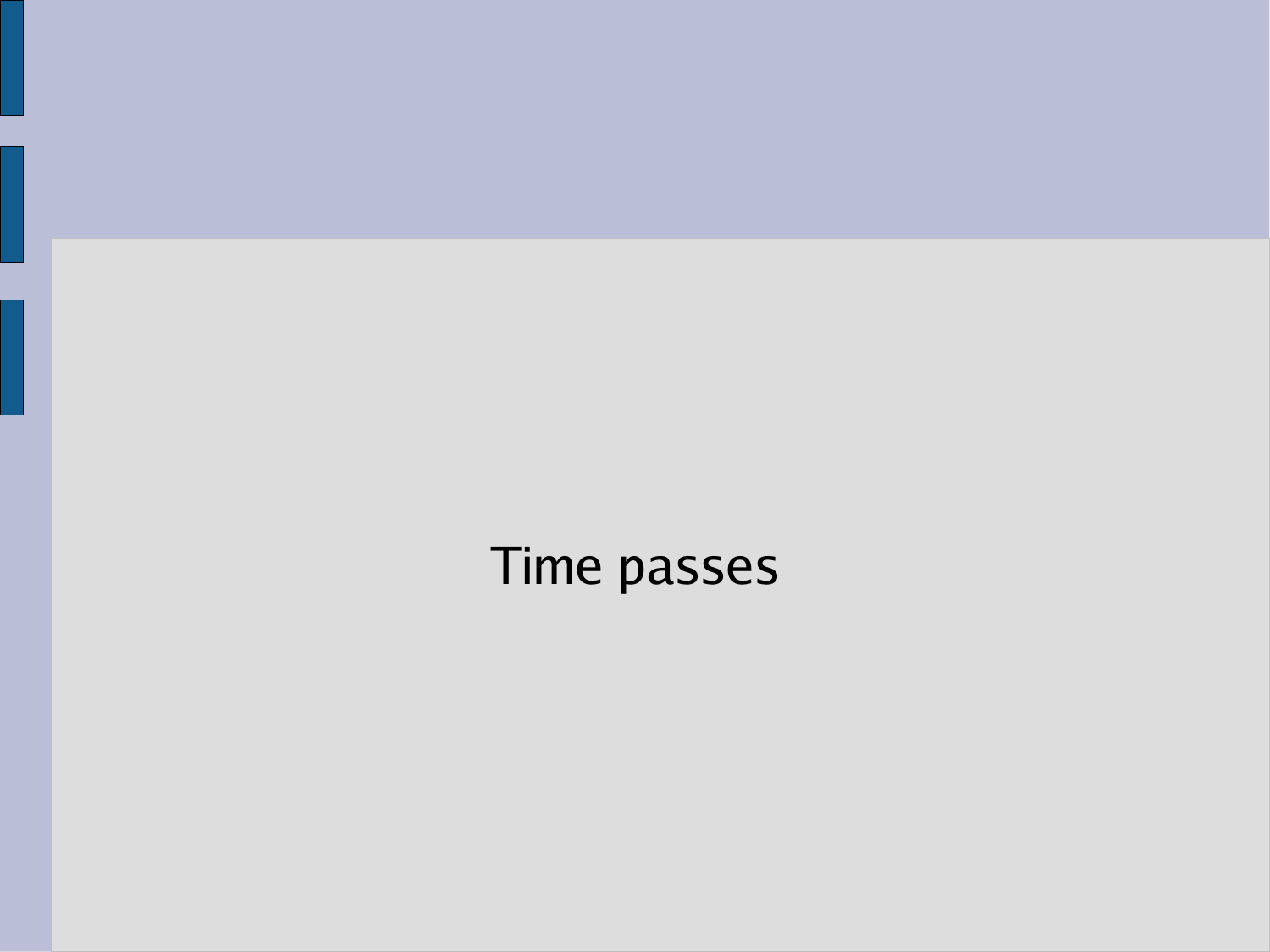# **Oh by the way...**

- "I entered Constellation for Maker Faire"
- Better make it work then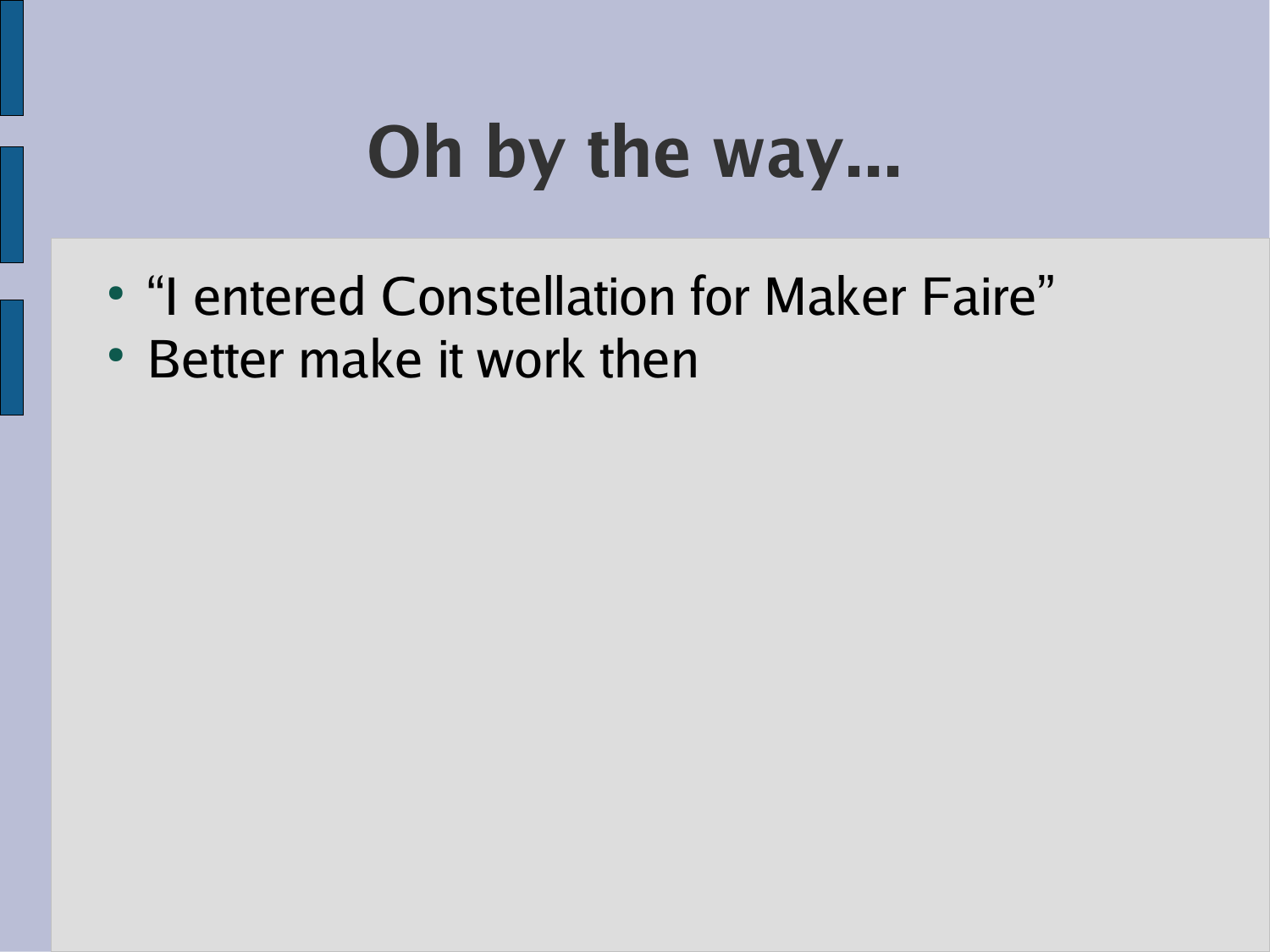## **OK, so what is it?**

#### • Cute real-time effects from a webcam

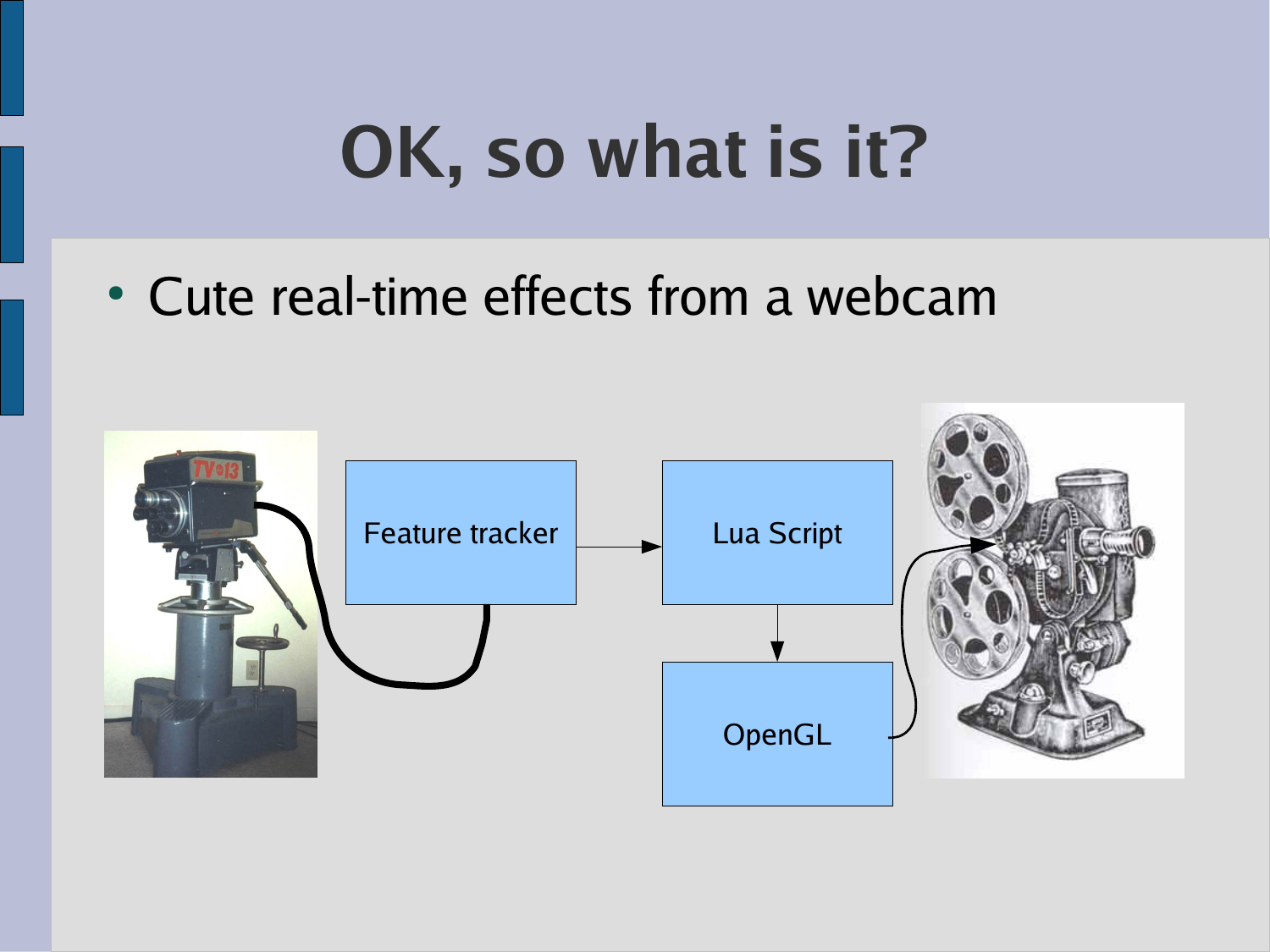#### **Feature Tracker**

- Tracks N (50-200) features per frame
- Looks for new interesting features
- "Interesting" means:
	- well defined in 2 dimensions
	- High contrast
- Tracks feature for as long as it can
- Loses feature if it
	- goes away
	- changes shape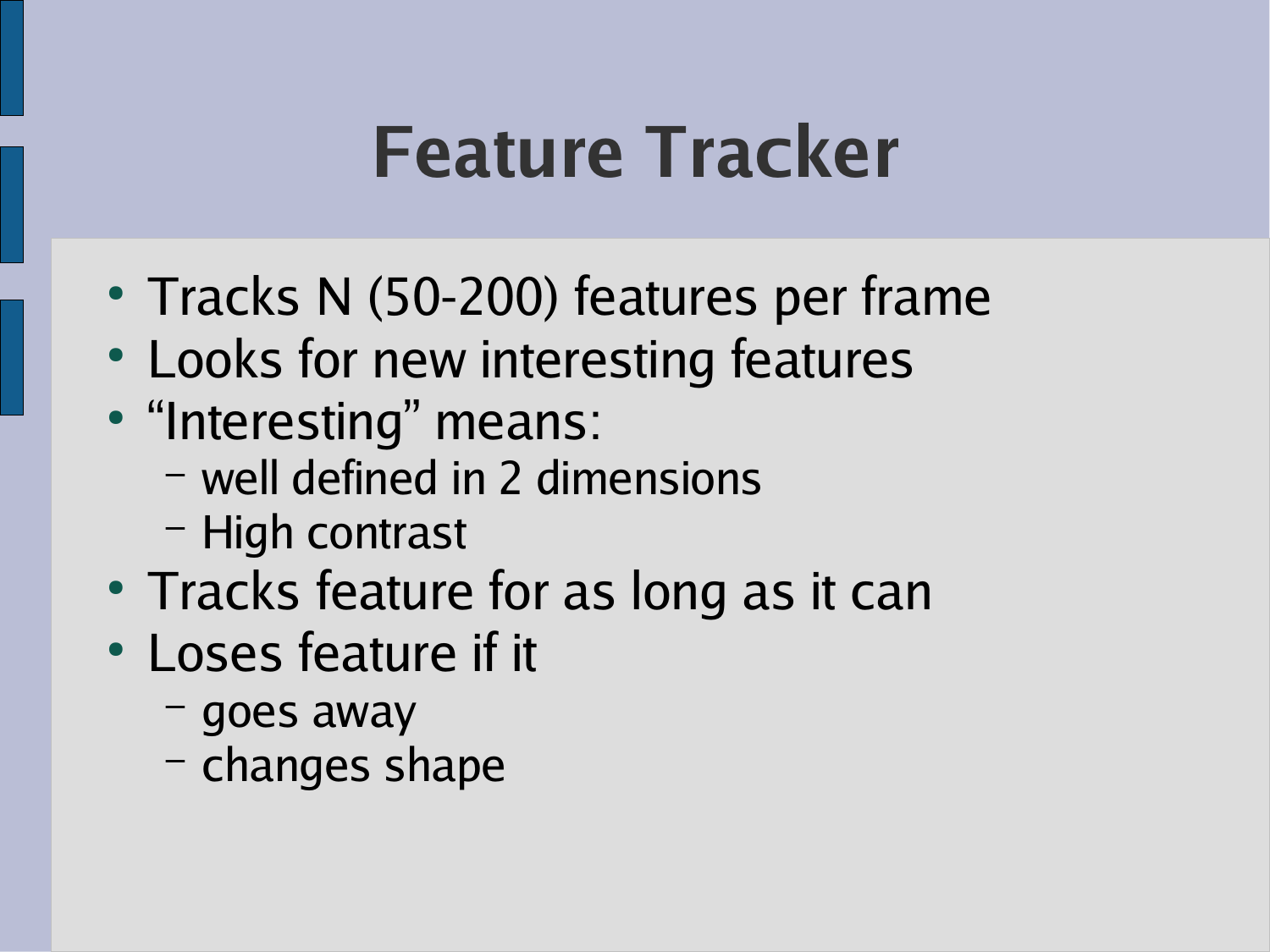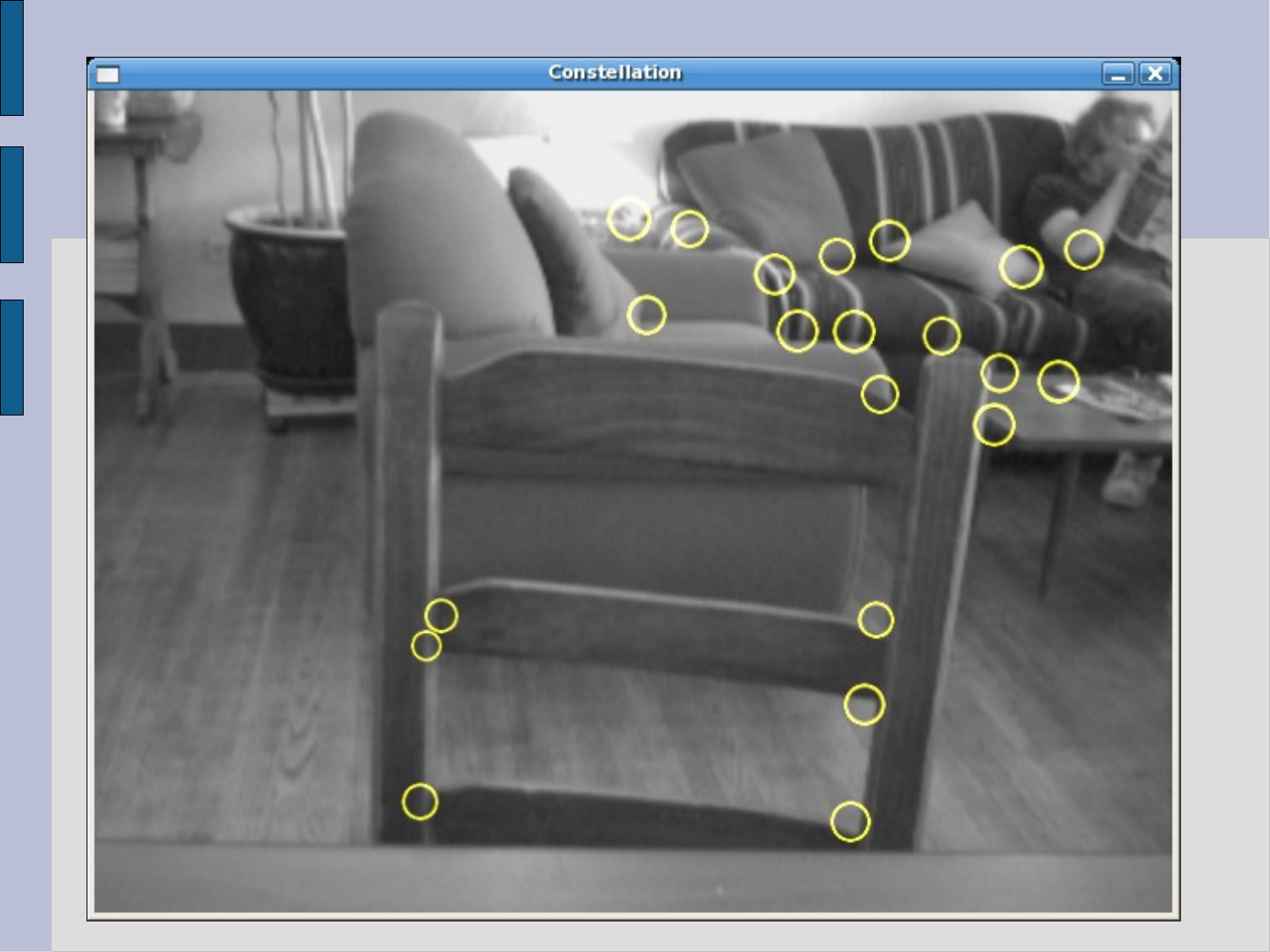## **Scripting**

- First version hard-coded C++
- Cute, but inflexible

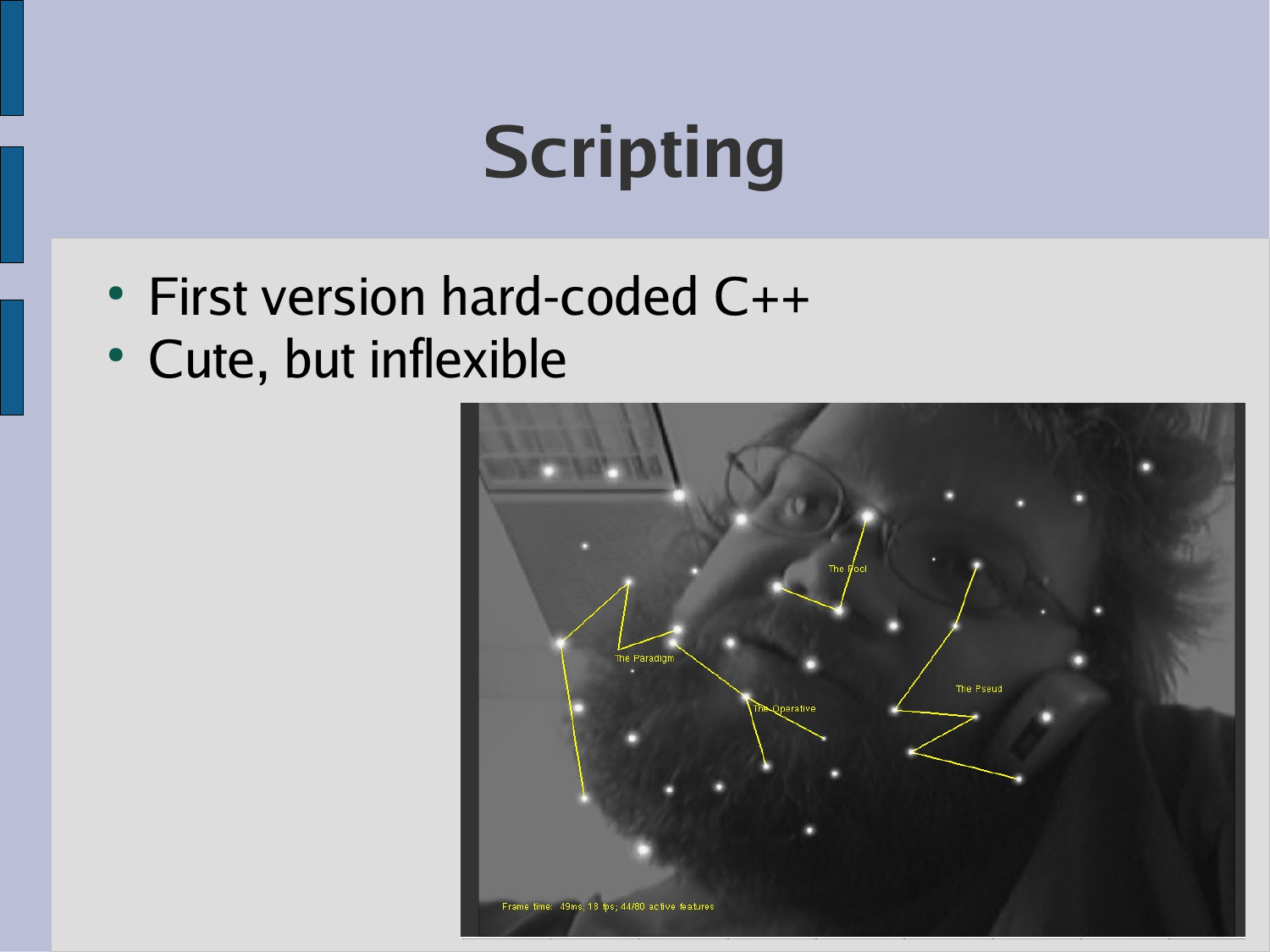### **C++ = annoying**

- Needed something better
- Too many "it would be neat if" ideas which were too fiddley to implement
- Solution: scripting language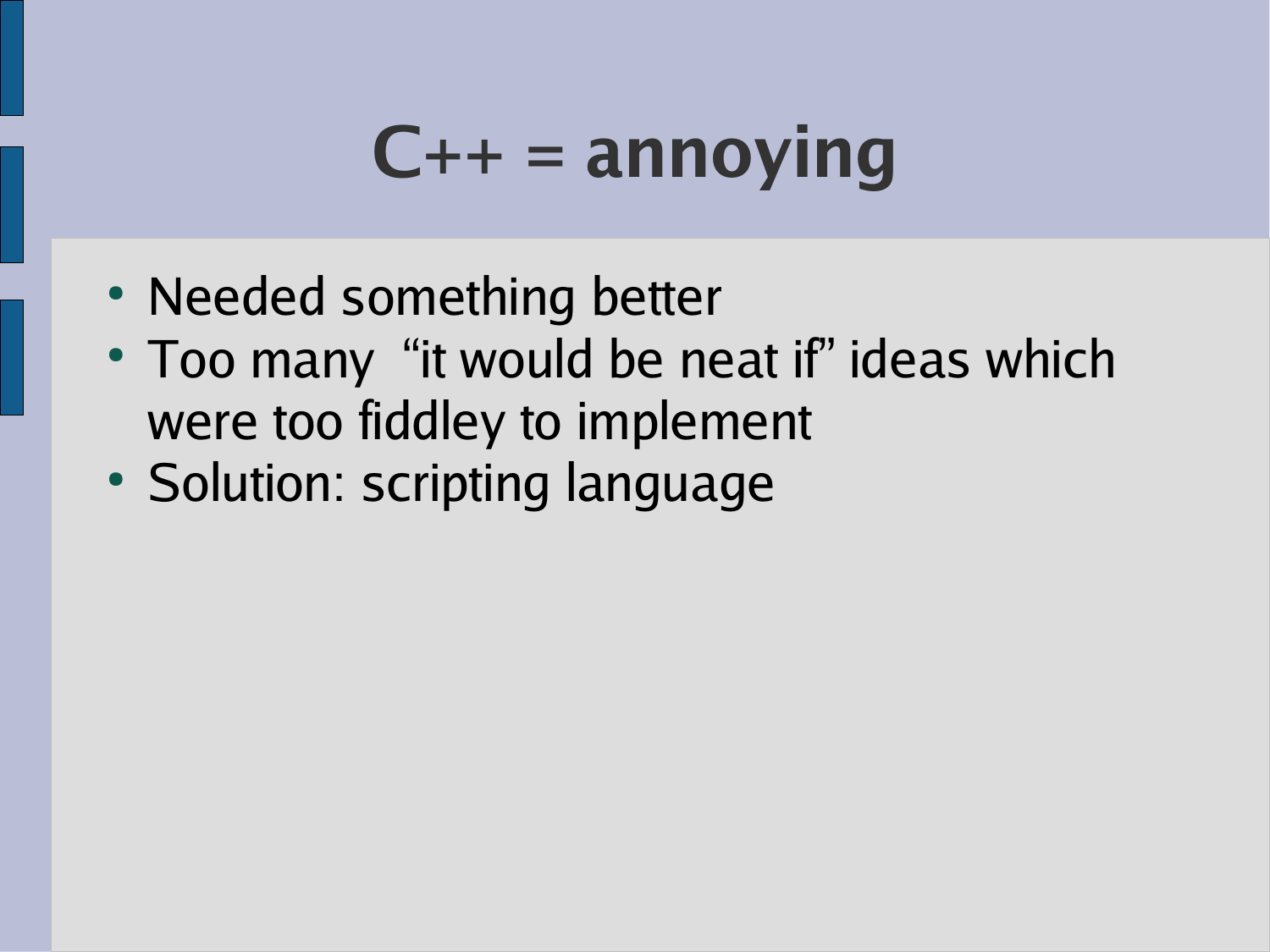## **Lua Scripting**

- Intended to be easy & accessible
- After all, programming is just typing
- Allows lots of experiments in a short time
- Useful script in about 30 lines:

require('bokstd')

t=tracker.new(100,120)

star = gfx.texture('blob.png')

-- Function to construct a new tracked feature point function trackpoint(x, y, w) pt =  $\{x=x, y=y\}$  -- updated by tracker

-- drawing function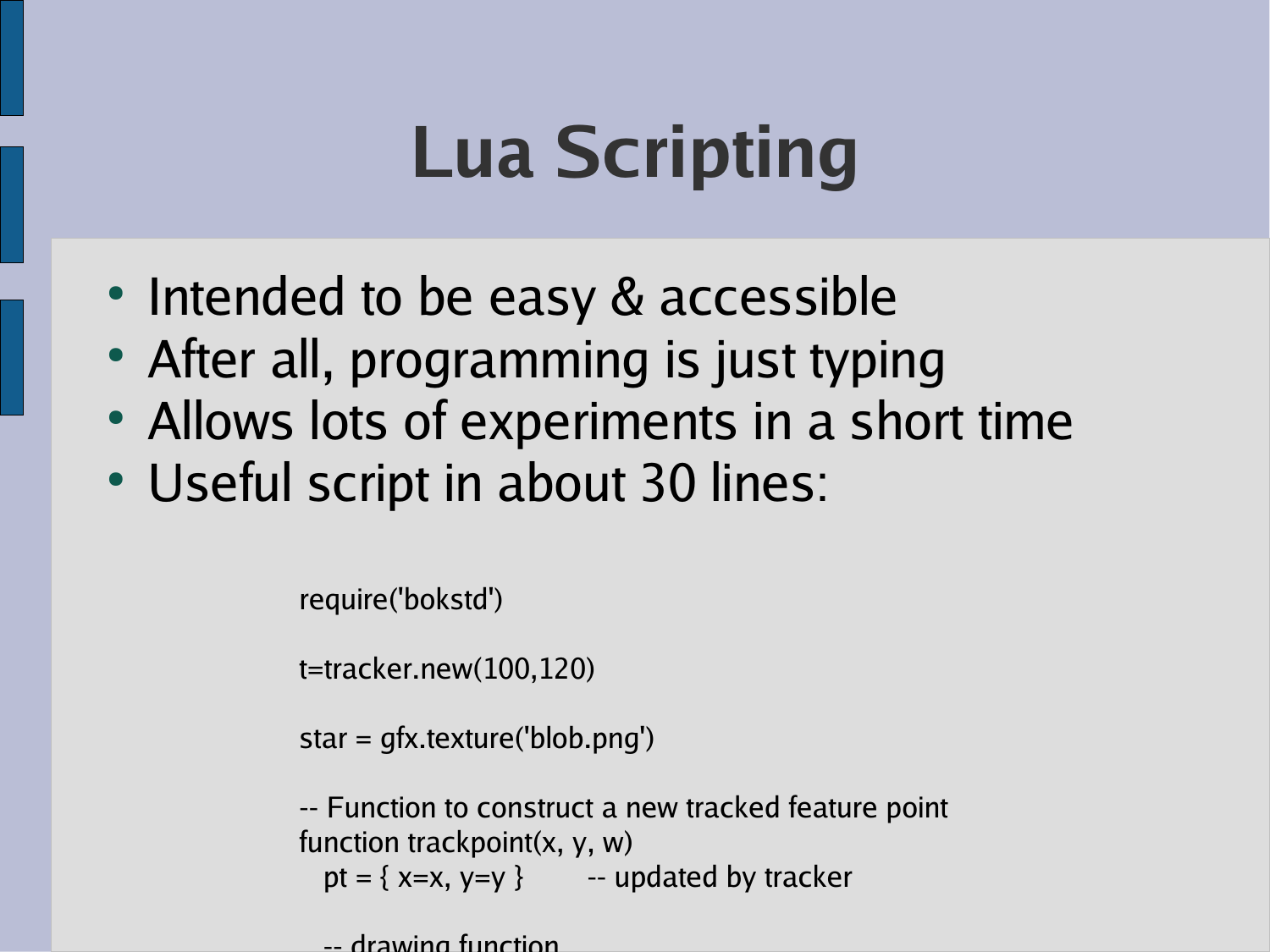### **Fun things**

• Do you smoke?

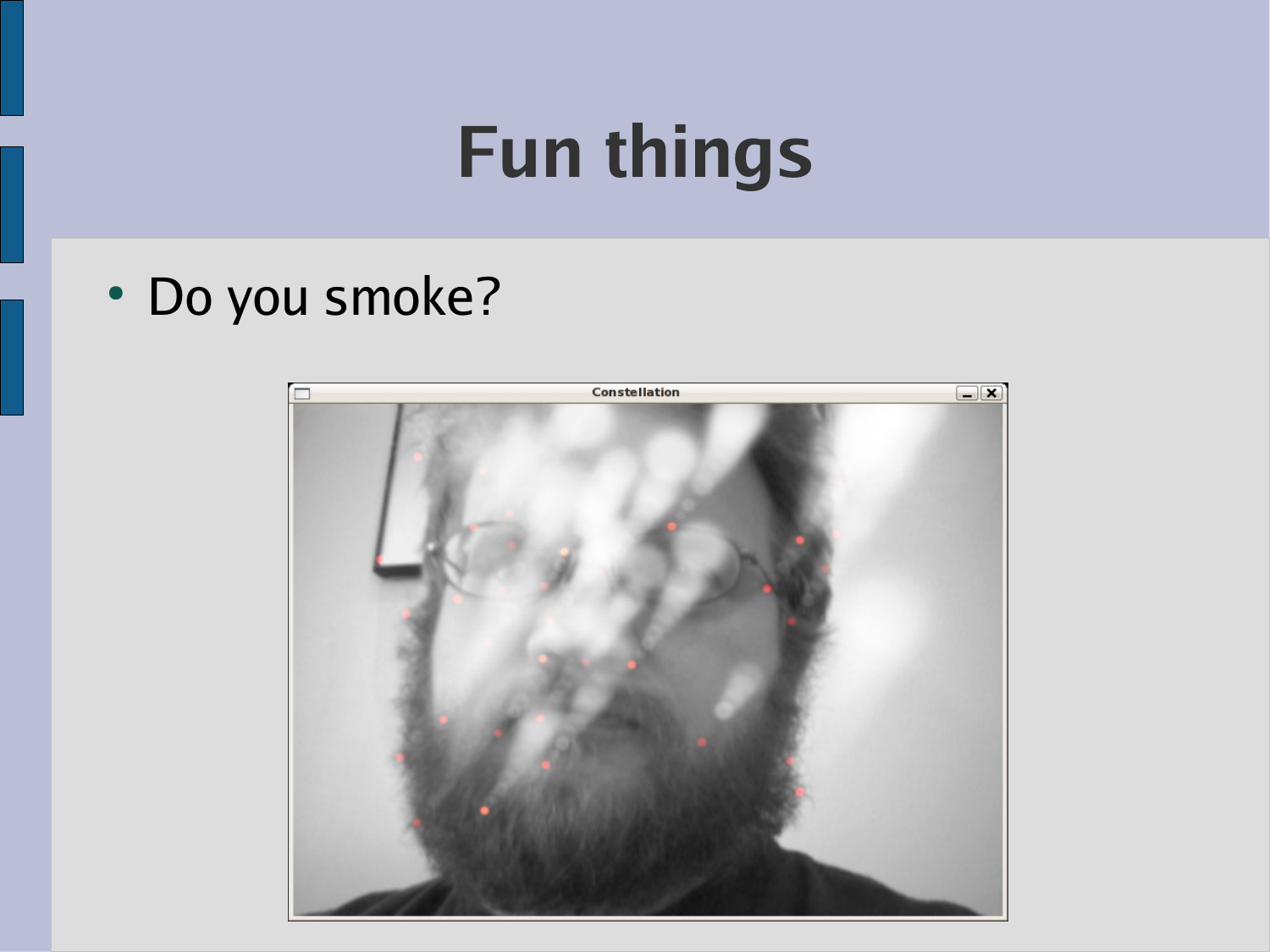### **Mesh**

• Things get interesting when you connect points**Constellation** 

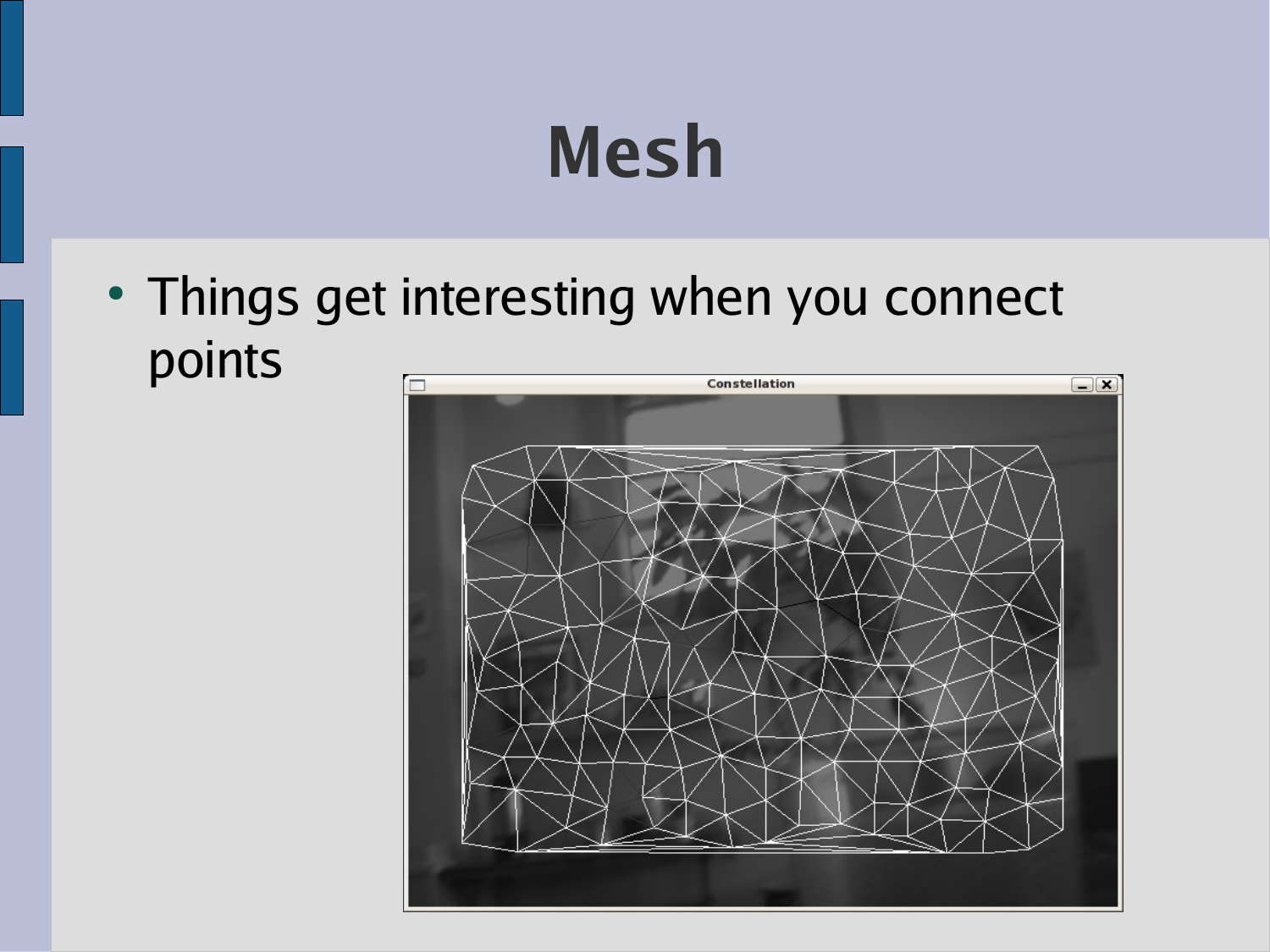### **Constellatoins**

- Mesh basis of constellations
- When a star is
	- Old enough
	- Big enough
- Becomes basis of constellation
- Join adjacent stars on the mesh
- Lines don't cross initially
	- But might if the stars move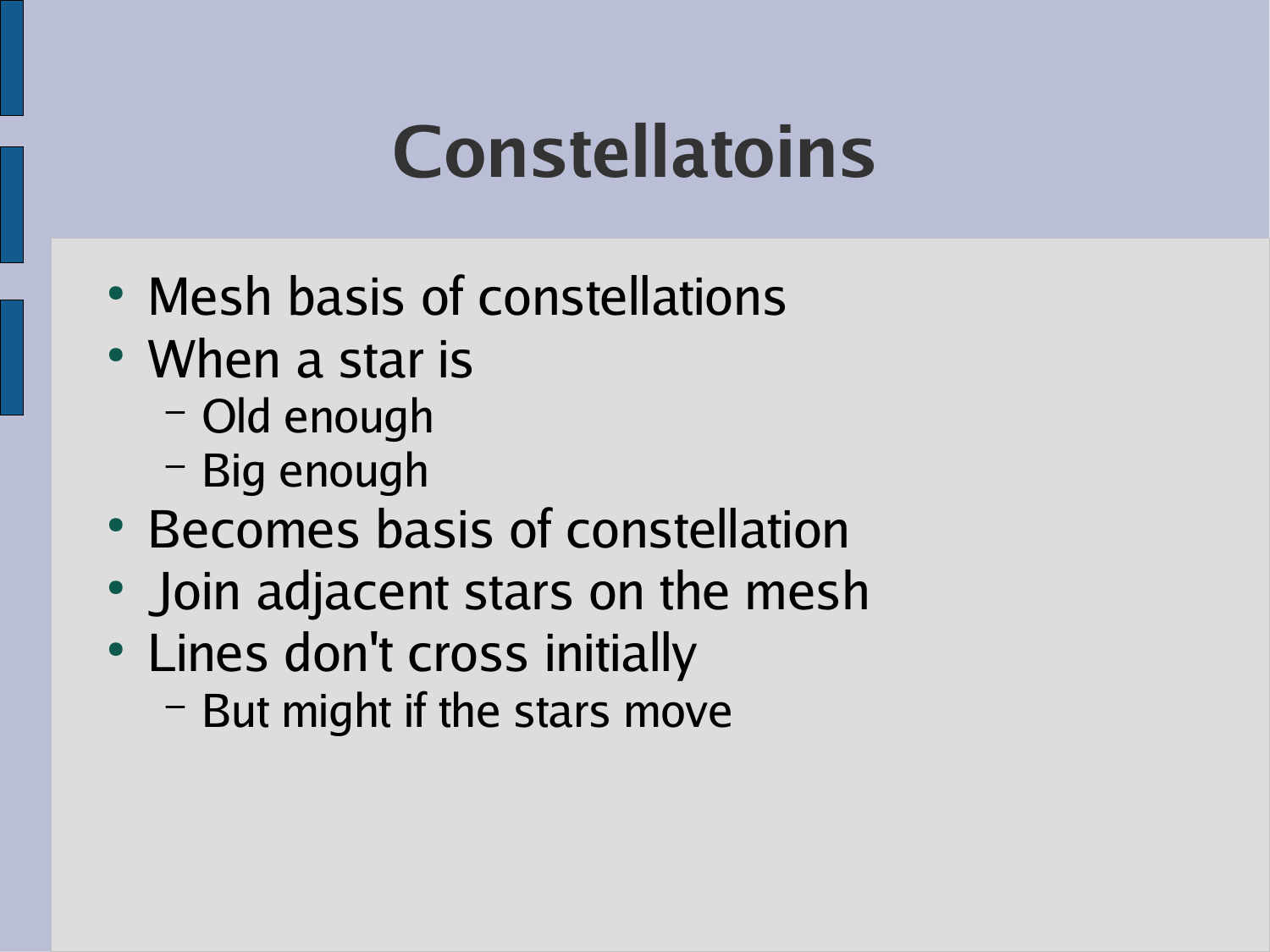### **Explosions!**

- When the feature behind a star gets lost
- Star goes into nova (of course)
- Lets people create and destroy large numbers of stars
	- They seem to enjoy it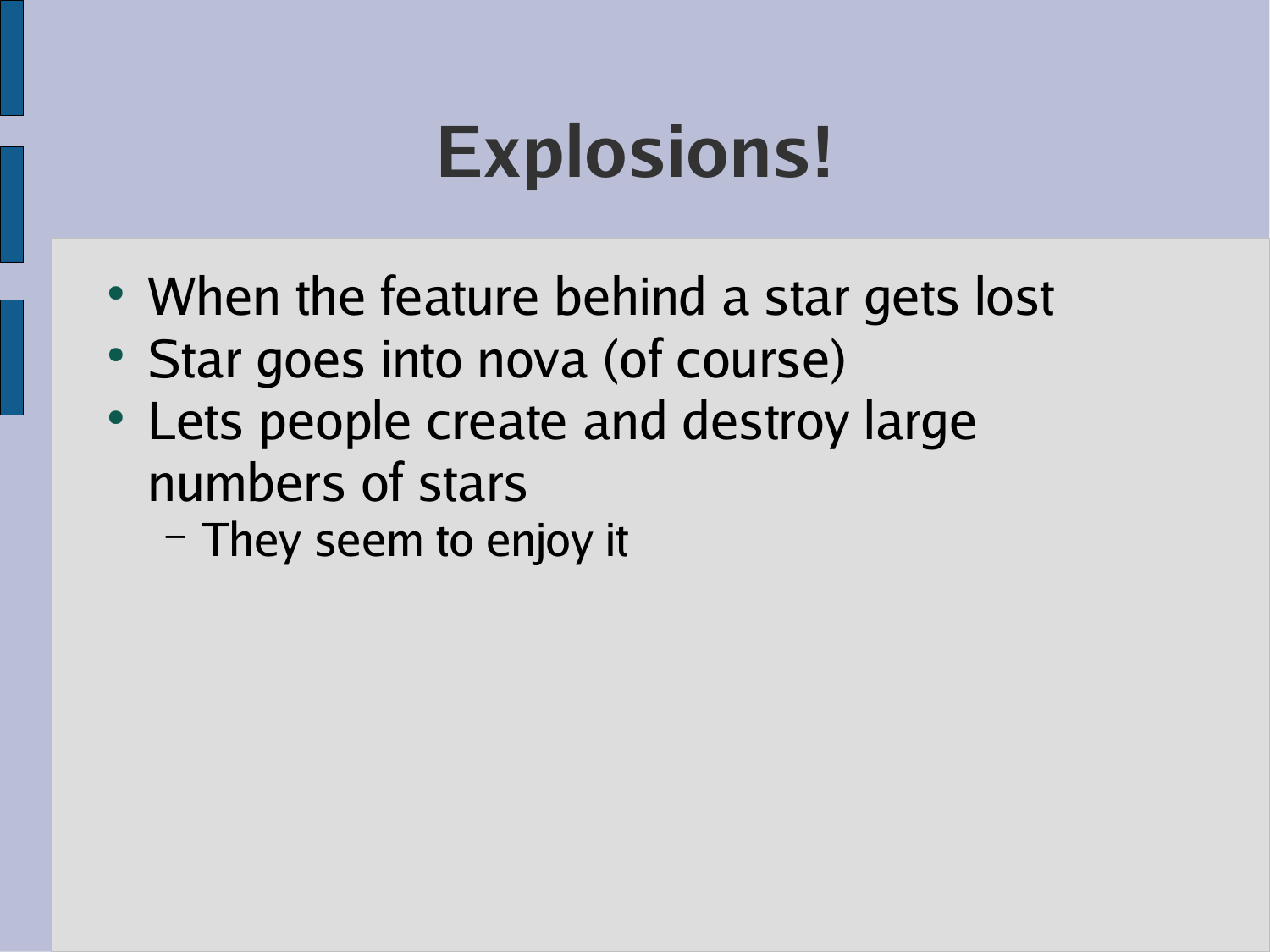## **Something cute**

- Your eyes/brain can pick out features with just the points
	- But only if they move

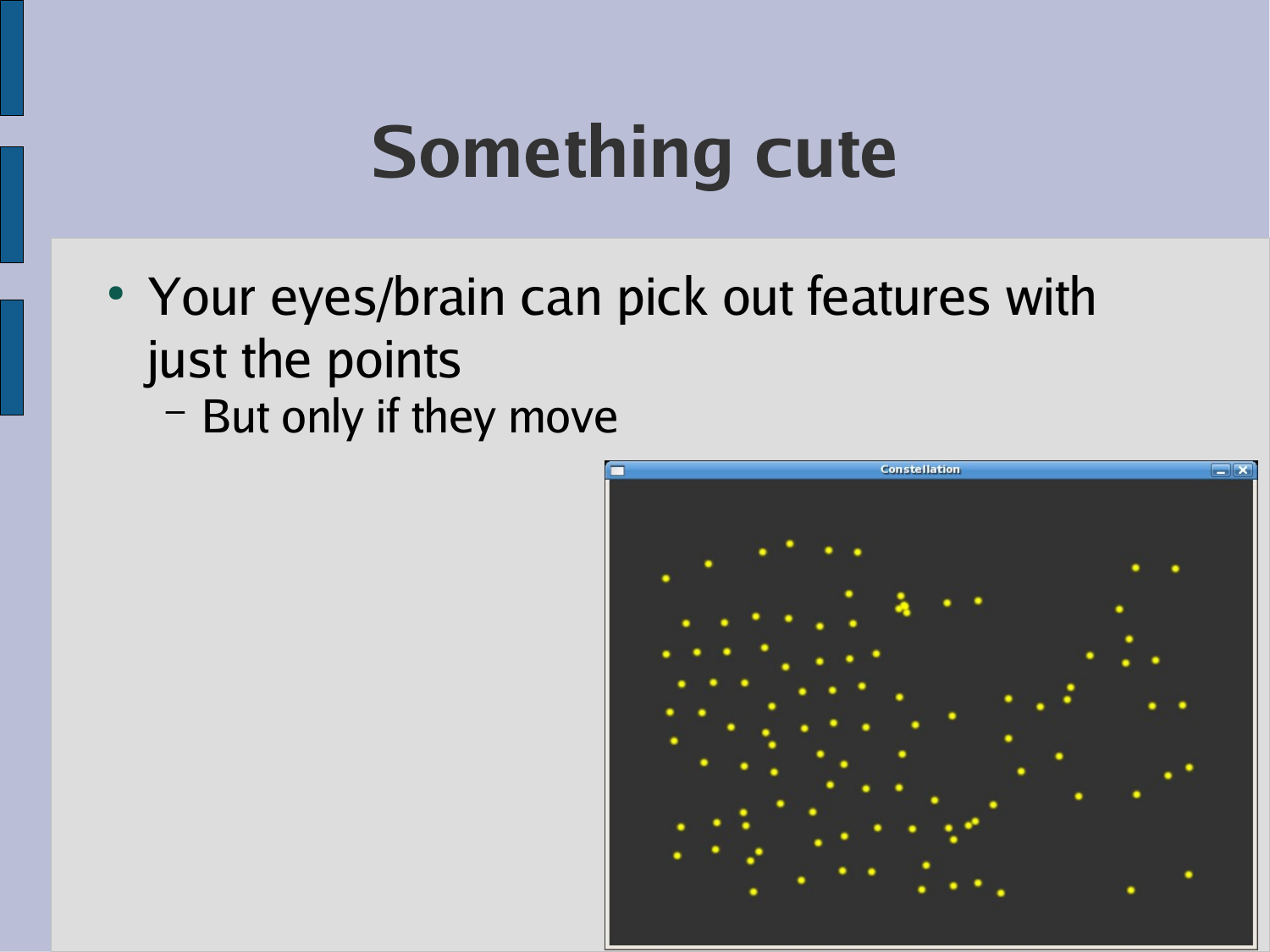## **If your brain can do that...**

- There are only  $\sim$ 100 points there
- That's not much information
- So if your brain can get stuff from that – Shouldn't be too hard for a computer...
- $\cdot$  Hmm...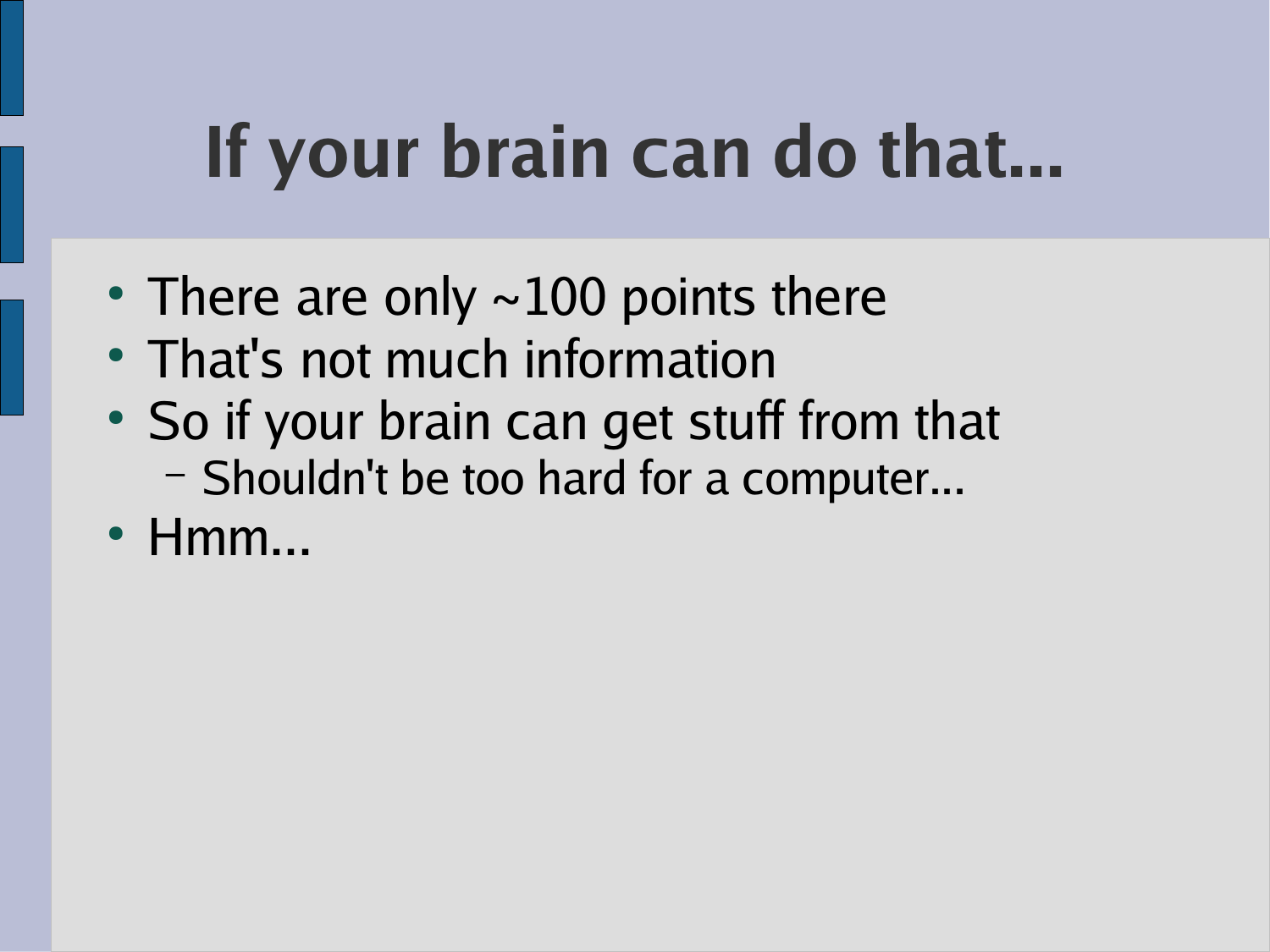#### **Future stuff**

- Release source
- More powerful trackers
- Actual machine vision
	- Maybe even build robot